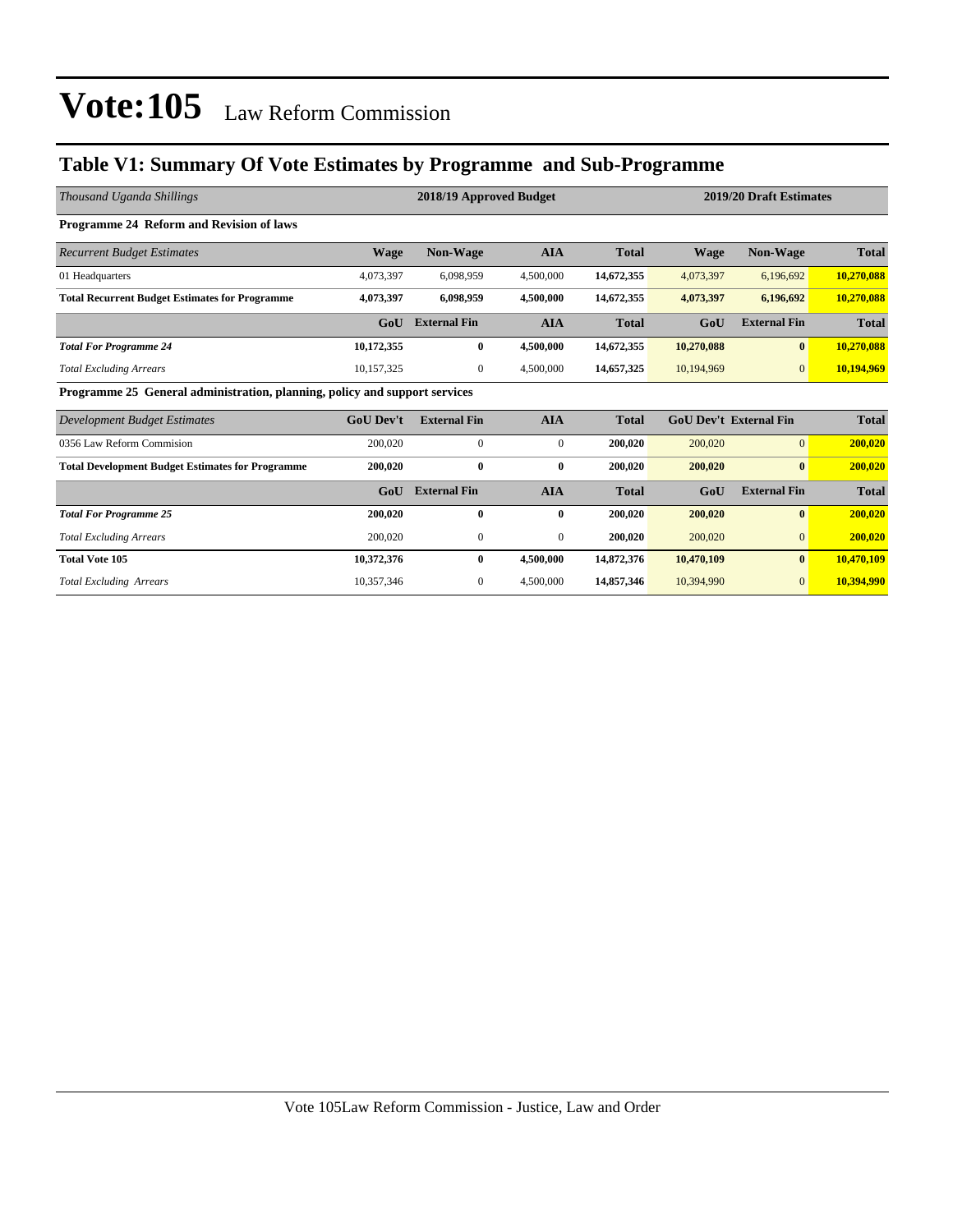### **Table V2: Summary Vote Estimates by Item**

| Thousand Uganda Shillings                                   |            | 2018/19 Approved Budget |                  |              | 2019/20 Draft Estimates |                     |               |  |
|-------------------------------------------------------------|------------|-------------------------|------------------|--------------|-------------------------|---------------------|---------------|--|
|                                                             | GoU        | <b>External Fin</b>     | AIA              | <b>Total</b> | GoU                     | <b>External Fin</b> | <b>Total</b>  |  |
| <b>Employees, Goods and Services (Outputs Provided)</b>     | 10,157,325 | $\bf{0}$                | 4,500,000        | 14,657,325   | 10,194,969              | $\bf{0}$            | 10,194,969    |  |
| 211103 Allowances (Inc. Casuals, Temporary)                 | 2,607,470  | $\bf{0}$                | 0                | 2,607,470    | 2,600,085               | $\bf{0}$            | 2,600,085     |  |
| 211104 Statutory salaries                                   | 4,073,397  | $\bf{0}$                | 0                | 4,073,397    | 4,073,397               | $\bf{0}$            | 4,073,397     |  |
| 212101 Social Security Contributions                        | 407,340    | $\bf{0}$                | 0                | 407,340      | 407,340                 | $\bf{0}$            | 407,340       |  |
| 212102 Pension for General Civil Service                    | 68,003     | $\bf{0}$                | $\bf{0}$         | 68,003       | 75,387                  | $\bf{0}$            | 75,387        |  |
| 213001 Medical expenses (To employees)                      | 10,000     | $\bf{0}$                | $\bf{0}$         | 10,000       | 10,000                  | $\bf{0}$            | 10,000        |  |
| 213002 Incapacity, death benefits and funeral expenses      | 5,000      | $\bf{0}$                | 0                | 5,000        | 5,000                   | $\bf{0}$            | 5,000         |  |
| 213004 Gratuity Expenses                                    | 89,020     | $\bf{0}$                | 0                | 89,020       | 89,020                  | $\bf{0}$            | 89,020        |  |
| 221001 Advertising and Public Relations                     | 65,941     | $\bf{0}$                | 0                | 65,941       | 65,941                  | $\bf{0}$            | 65,941        |  |
| 221002 Workshops and Seminars                               | 298,288    | $\bf{0}$                | 0                | 298,288      | 315,932                 | $\bf{0}$            | 315,932       |  |
| 221003 Staff Training                                       | 60,000     | $\bf{0}$                | $\bf{0}$         | 60,000       | 60,000                  | $\bf{0}$            | 60,000        |  |
| 221004 Recruitment Expenses                                 | 10,000     | $\bf{0}$                | 0                | 10,000       | 10,000                  | $\bf{0}$            | <b>10,000</b> |  |
| 221005 Hire of Venue (chairs, projector, etc)               | 1,961      | $\bf{0}$                | 0                | 1,961        | 1,961                   | $\bf{0}$            | 1,961         |  |
| 221006 Commissions and related charges                      | 300,000    | $\bf{0}$                | 0                | 300,000      | 300,000                 | $\bf{0}$            | 300,000       |  |
| 221007 Books, Periodicals & Newspapers                      | 13,773     | $\bf{0}$                | 0                | 13,773       | 13,773                  | $\bf{0}$            | 13,773        |  |
| 221008 Computer supplies and Information Technology<br>(TT) | 44,740     | $\bf{0}$                | 0                | 44,740       | 44,740                  | $\bf{0}$            | 44,740        |  |
| 221009 Welfare and Entertainment                            | 83,823     | $\bf{0}$                | 0                | 83,823       | 83,823                  | $\bf{0}$            | 83,823        |  |
| 221011 Printing, Stationery, Photocopying and Binding       | 296,881    | $\bf{0}$                | 4,500,000        | 4,796,881    | 296,881                 | $\bf{0}$            | 296,881       |  |
| 221012 Small Office Equipment                               | 2,000      | $\bf{0}$                | $\bf{0}$         | 2,000        | 2,000                   | $\bf{0}$            | 2,000         |  |
| 221016 IFMS Recurrent costs                                 | 7,000      | $\bf{0}$                | 0                | 7,000        | 7,000                   | $\bf{0}$            | 7,000         |  |
| 221017 Subscriptions                                        | 21,697     | $\bf{0}$                | 0                | 21,697       | 21,697                  | $\bf{0}$            | 21,697        |  |
| 221020 IPPS Recurrent Costs                                 | 16,406     | $\bf{0}$                | 0                | 16,406       | 16,406                  | $\bf{0}$            | 16,406        |  |
| 222001 Telecommunications                                   | 31,000     | $\bf{0}$                | 0                | 31,000       | 31,000                  | $\bf{0}$            | 31,000        |  |
| 222002 Postage and Courier                                  | 800        | $\bf{0}$                | 0                | 800          | 800                     | $\bf{0}$            | 800           |  |
| 222003 Information and communications technology<br>(ICT)   | 63,500     | $\bf{0}$                | 0                | 63,500       | 63,500                  | $\bf{0}$            | 63,500        |  |
| 223003 Rent – (Produced Assets) to private entities         | 760,000    | $\bf{0}$                | 0                | 760,000      | 760,000                 | $\bf{0}$            | 760,000       |  |
| 223005 Electricity                                          | 70,000     | $\bf{0}$                | 0                | 70,000       | 70,000                  | $\bf{0}$            | 70,000        |  |
| 224004 Cleaning and Sanitation                              | 60,000     | $\bf{0}$                | 0                | 60,000       | 60,000                  | $\bf{0}$            | 60,000        |  |
| 225001 Consultancy Services- Short term                     | 50,030     | 0                       | $\bf{0}$         | 50,030       | 70,030                  | $\bf{0}$            | 70,030        |  |
| 227001 Travel inland                                        | 153,088    | $\bf{0}$                | 0                | 153,088      | 153,088                 | $\bf{0}$            | 153,088       |  |
| 227002 Travel abroad                                        | 109,536    | $\bf{0}$                | $\boldsymbol{0}$ | 109,536      | 109,536                 | $\bf{0}$            | 109,536       |  |
| 227004 Fuel, Lubricants and Oils                            | 223,738    | $\bf{0}$                | 0                | 223,738      | 223,738                 | $\bf{0}$            | 223,738       |  |
| 228001 Maintenance - Civil                                  | 3,000      | $\bf{0}$                | 0                | 3,000        | 3,000                   | $\bf{0}$            | 3,000         |  |
| 228002 Maintenance - Vehicles                               | 120,395    | $\bf{0}$                | 0                | 120,395      | 120,395                 | $\bf{0}$            | 120,395       |  |
| 228003 Maintenance – Machinery, Equipment &<br>Furniture    | 26,500     | $\bf{0}$                | 0                | 26,500       | 26,500                  | $\bf{0}$            | 26,500        |  |
| 228004 Maintenance - Other                                  | 2,999      | $\boldsymbol{0}$        | $\bf{0}$         | 2,999        | 2,999                   | $\pmb{0}$           | 2,999         |  |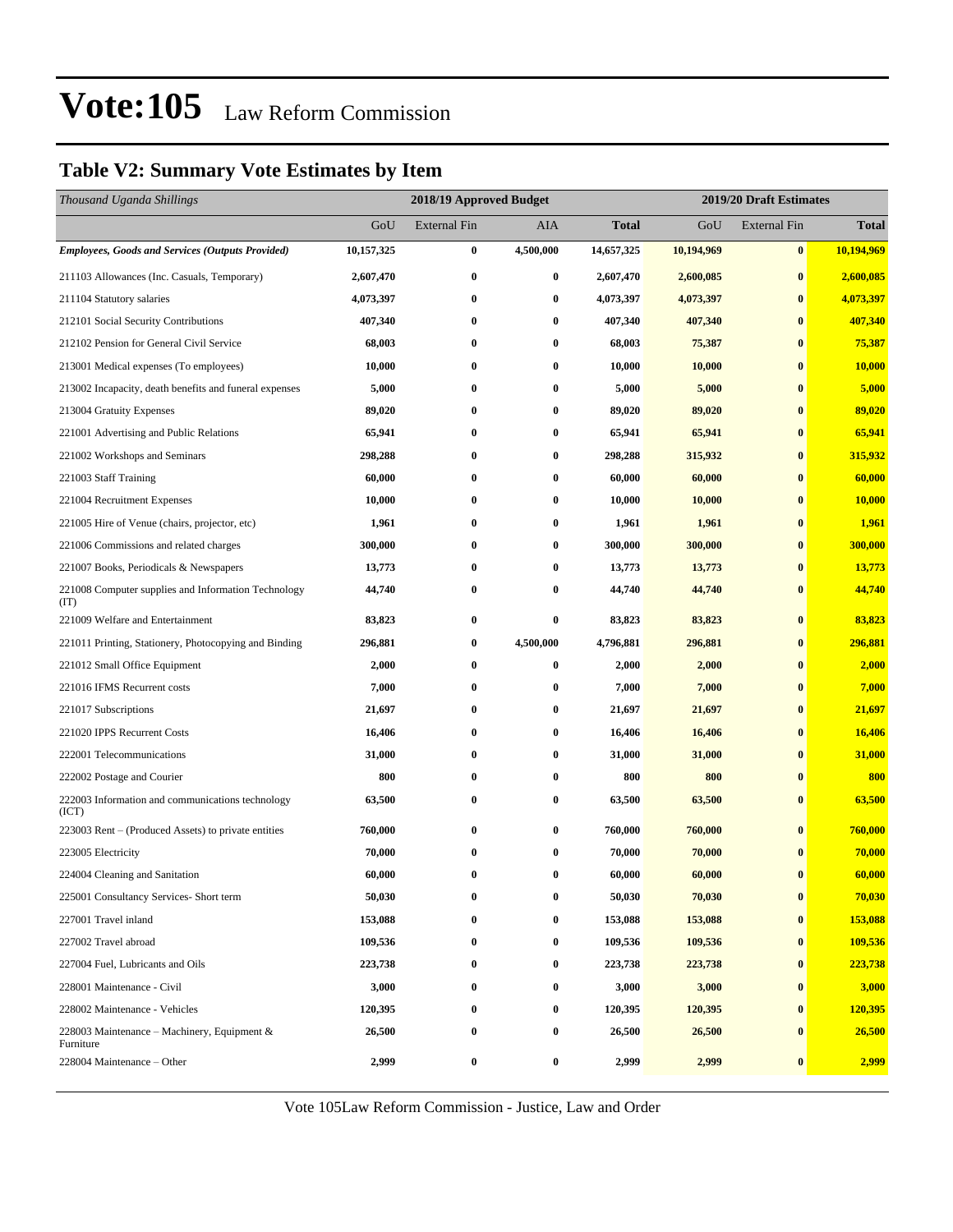| <b>Investment</b> (Capital Purchases)                        | 200,020    | $\bf{0}$         | $\mathbf{0}$ | 200,020    | 200,020    | $\mathbf{0}$    | 200,020                 |
|--------------------------------------------------------------|------------|------------------|--------------|------------|------------|-----------------|-------------------------|
| 312201 Transport Equipment                                   | 180,000    | $\bf{0}$         | $\bf{0}$     | 180,000    | $\bf{0}$   | $\bf{0}$        | $\mathbf{0}$            |
| 312202 Machinery and Equipment                               | $\bf{0}$   | $\bf{0}$         | $\bf{0}$     | $\bf{0}$   | 150,000    | $\mathbf{0}$    | 150,000                 |
| 312203 Furniture & Fixtures                                  | 7,020      | $\bf{0}$         | $\bf{0}$     | 7,020      | 50,020     | $\bf{0}$        | 50,020                  |
| 312211 Office Equipment                                      | 3,000      | $\bf{0}$         | $\bf{0}$     | 3,000      | $\bf{0}$   | $\bf{0}$        | $\overline{\mathbf{0}}$ |
| 312213 ICT Equipment                                         | 10,000     | $\bf{0}$         | $\bf{0}$     | 10,000     | $\bf{0}$   | $\bf{0}$        | $\mathbf{0}$            |
| <b>Arrears</b>                                               | 15,030     | $\bf{0}$         | $\bf{0}$     | 15,030     | 75,119     | $\mathbf{0}$    | 75,119                  |
| 321608 General Public Service Pension arrears<br>(Budgeting) | 15,030     | $\bf{0}$         | $\bf{0}$     | 15,030     | 75,119     | $\vert 0 \vert$ | 75,119                  |
| <b>Grand Total Vote 105</b>                                  | 10,372,376 | $\bf{0}$         | 4,500,000    | 14,872,376 | 10,470,109 | $\vert 0 \vert$ | 10,470,109              |
| <b>Total Excluding Arrears</b>                               | 10,357,346 | $\boldsymbol{0}$ | 4,500,000    | 14,857,346 | 10,394,990 | $\overline{0}$  | 10,394,990              |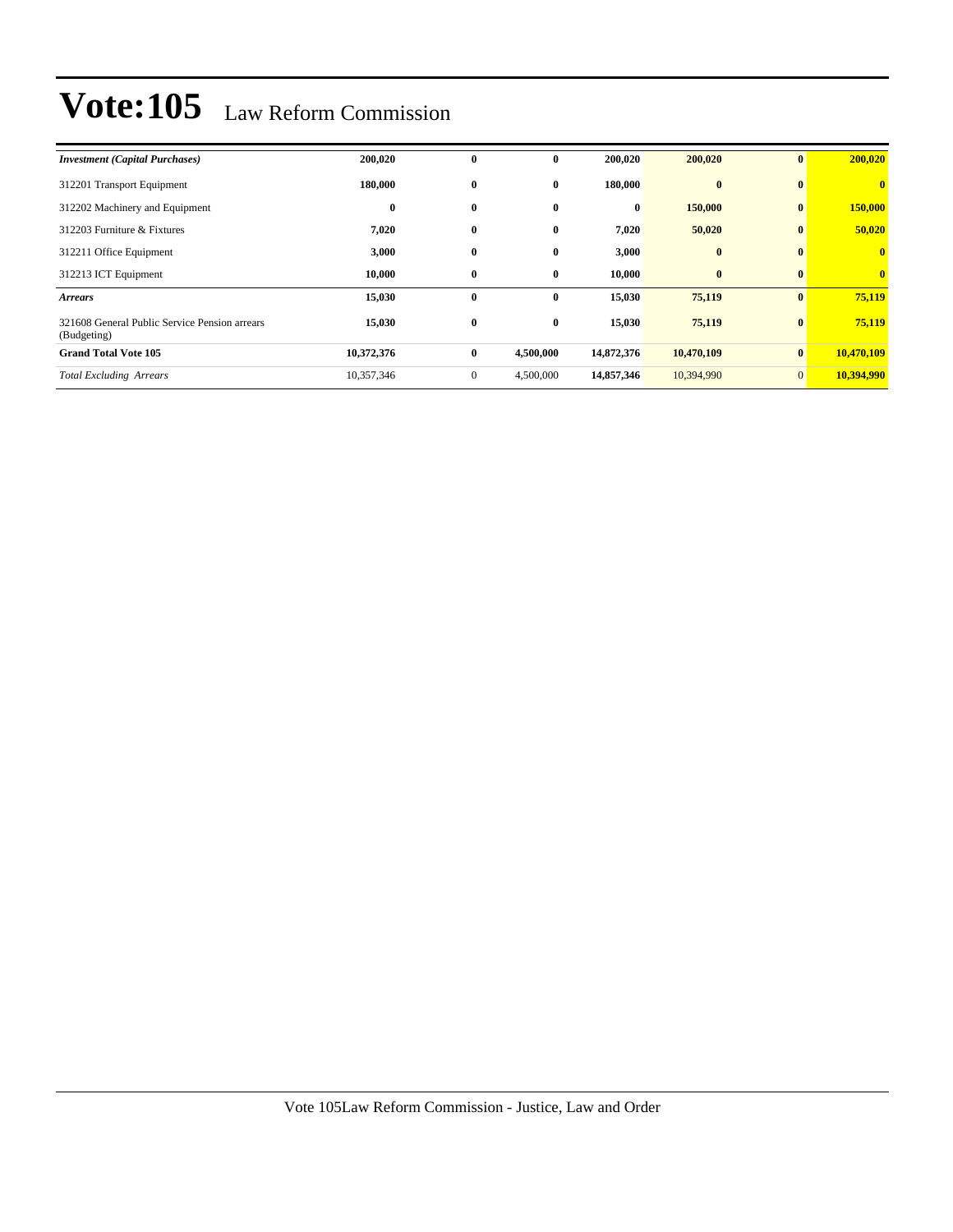### **Table V3: Detailed Estimates by Programme, Sub Programme, Output and Item**

#### *Programmme 24 Reform and Revision of laws*

*Recurrent Budget Estimates*

#### **SubProgramme 01 Headquarters**

| Thousand Uganda Shillings                              |                  | 2018/19 Approved Budget |                  |              | 2019/20 Draft Estimates |                  |              |
|--------------------------------------------------------|------------------|-------------------------|------------------|--------------|-------------------------|------------------|--------------|
| <b>Outputs Provided</b>                                | Wage             | Non Wage                | <b>AIA</b>       | <b>Total</b> | Wage                    | Non Wage         | <b>Total</b> |
| Output 122401 Reform and simplification of laws        |                  |                         |                  |              |                         |                  |              |
| 211103 Allowances (Inc. Casuals, Temporary)            | $\boldsymbol{0}$ | 618,865                 | $\boldsymbol{0}$ | 618,865      | $\overline{0}$          | 618,865          | 618,865      |
| 211104 Statutory salaries                              | 3,521,646        | $\boldsymbol{0}$        | $\mathbf{0}$     | 3,521,646    | 3,521,646               | $\mathbf{0}$     | 3,521,646    |
| 212101 Social Security Contributions                   | $\boldsymbol{0}$ | 352,165                 | $\mathbf{0}$     | 352,165      | $\mathbf{0}$            | 352,165          | 352,165      |
| 221002 Workshops and Seminars                          | $\boldsymbol{0}$ | 63,000                  | $\mathbf{0}$     | 63,000       | $\boldsymbol{0}$        | 63,000           | 63,000       |
| 221005 Hire of Venue (chairs, projector, etc)          | $\boldsymbol{0}$ | 500                     | $\mathbf{0}$     | 500          | $\mathbf{0}$            | 500              | 500          |
| 221007 Books, Periodicals & Newspapers                 | $\boldsymbol{0}$ | 2,000                   | $\mathbf{0}$     | 2,000        | $\mathbf{0}$            | 2,000            | 2,000        |
| 221009 Welfare and Entertainment                       | $\boldsymbol{0}$ | 11,000                  | $\boldsymbol{0}$ | 11,000       | $\mathbf{0}$            | 11,000           | 11,000       |
| 221011 Printing, Stationery, Photocopying and Binding  | $\boldsymbol{0}$ | 51,073                  | $\boldsymbol{0}$ | 51,073       | $\mathbf{0}$            | 51,073           | 51,073       |
| 222003 Information and communications technology (ICT) | $\boldsymbol{0}$ | 23,000                  | $\boldsymbol{0}$ | 23,000       | $\mathbf{0}$            | 23,000           | 23,000       |
| 227001 Travel inland                                   | $\boldsymbol{0}$ | 3,752                   | $\boldsymbol{0}$ | 3,752        | $\boldsymbol{0}$        | 3,752            | 3,752        |
| 227002 Travel abroad                                   | $\boldsymbol{0}$ | 10,000                  | $\boldsymbol{0}$ | 10,000       | $\mathbf{0}$            | 10,000           | 10,000       |
| 227004 Fuel, Lubricants and Oils                       | $\boldsymbol{0}$ | 15,000                  | $\boldsymbol{0}$ | 15,000       | $\mathbf{0}$            | 15,000           | 15,000       |
| 228002 Maintenance - Vehicles                          | $\boldsymbol{0}$ | 17,000                  | $\boldsymbol{0}$ | 17,000       | $\mathbf{0}$            | 17,000           | 17,000       |
| 228004 Maintenance – Other                             | $\boldsymbol{0}$ | 999                     | $\boldsymbol{0}$ | 999          | $\boldsymbol{0}$        | 999              | 999          |
| <b>Total Cost of Output 01</b>                         | 3,521,646        | 1,168,354               | 0                | 4,690,000    | 3,521,646               | 1,168,354        | 4,690,000    |
| Output 122402 Revision of laws                         |                  |                         |                  |              |                         |                  |              |
| 211103 Allowances (Inc. Casuals, Temporary)            | $\boldsymbol{0}$ | 313,580                 | $\boldsymbol{0}$ | 313,580      | $\mathbf{0}$            | 313,580          | 313,580      |
| 211104 Statutory salaries                              | 135,000          | $\boldsymbol{0}$        | $\boldsymbol{0}$ | 135,000      | 135,000                 | $\boldsymbol{0}$ | 135,000      |
| 212101 Social Security Contributions                   | $\boldsymbol{0}$ | 13,500                  | $\boldsymbol{0}$ | 13,500       | $\mathbf{0}$            | 13,500           | 13,500       |
| 212102 Pension for General Civil Service               | $\boldsymbol{0}$ | 2,000                   | $\boldsymbol{0}$ | 2,000        | $\mathbf{0}$            | 2,000            | 2,000        |
| 221001 Advertising and Public Relations                | $\boldsymbol{0}$ | 12,430                  | $\boldsymbol{0}$ | 12,430       | $\boldsymbol{0}$        | 12,430           | 12,430       |
| 221002 Workshops and Seminars                          | $\boldsymbol{0}$ | 96,142                  | $\boldsymbol{0}$ | 96,142       | $\mathbf{0}$            | 113,786          | 113,786      |
| 221003 Staff Training                                  | $\boldsymbol{0}$ | 45,000                  | $\boldsymbol{0}$ | 45,000       | $\mathbf{0}$            | 45,000           | 45,000       |
| 221006 Commissions and related charges                 | $\boldsymbol{0}$ | 125,000                 | $\boldsymbol{0}$ | 125,000      | $\mathbf{0}$            | 125,000          | 125,000      |
| 221007 Books, Periodicals & Newspapers                 | $\boldsymbol{0}$ | 4,564                   | $\boldsymbol{0}$ | 4,564        | $\mathbf{0}$            | 4,564            | 4,564        |
| 221009 Welfare and Entertainment                       | $\boldsymbol{0}$ | 18,782                  | $\boldsymbol{0}$ | 18,782       | $\mathbf{0}$            | 18,782           | 18,782       |
| 221011 Printing, Stationery, Photocopying and Binding  | $\boldsymbol{0}$ | 13,752                  | $\mathbf{0}$     | 13,752       | $\boldsymbol{0}$        | 13,752           | 13,752       |
| 221012 Small Office Equipment                          | $\boldsymbol{0}$ | 2,000                   | $\boldsymbol{0}$ | 2,000        | $\mathbf{0}$            | 2,000            | 2,000        |
| 222001 Telecommunications                              | $\boldsymbol{0}$ | 10,000                  | $\boldsymbol{0}$ | 10,000       | $\mathbf{0}$            | 10,000           | 10,000       |
| 224004 Cleaning and Sanitation                         | $\boldsymbol{0}$ | 15,000                  | $\boldsymbol{0}$ | 15,000       | $\boldsymbol{0}$        | 15,000           | 15,000       |
| 225001 Consultancy Services- Short term                | $\boldsymbol{0}$ | 21,830                  | $\boldsymbol{0}$ | 21,830       | $\mathbf{0}$            | 41,830           | 41,830       |
| 227002 Travel abroad                                   | $\boldsymbol{0}$ | 43,836                  | $\boldsymbol{0}$ | 43,836       | $\boldsymbol{0}$        | 43,836           | 43,836       |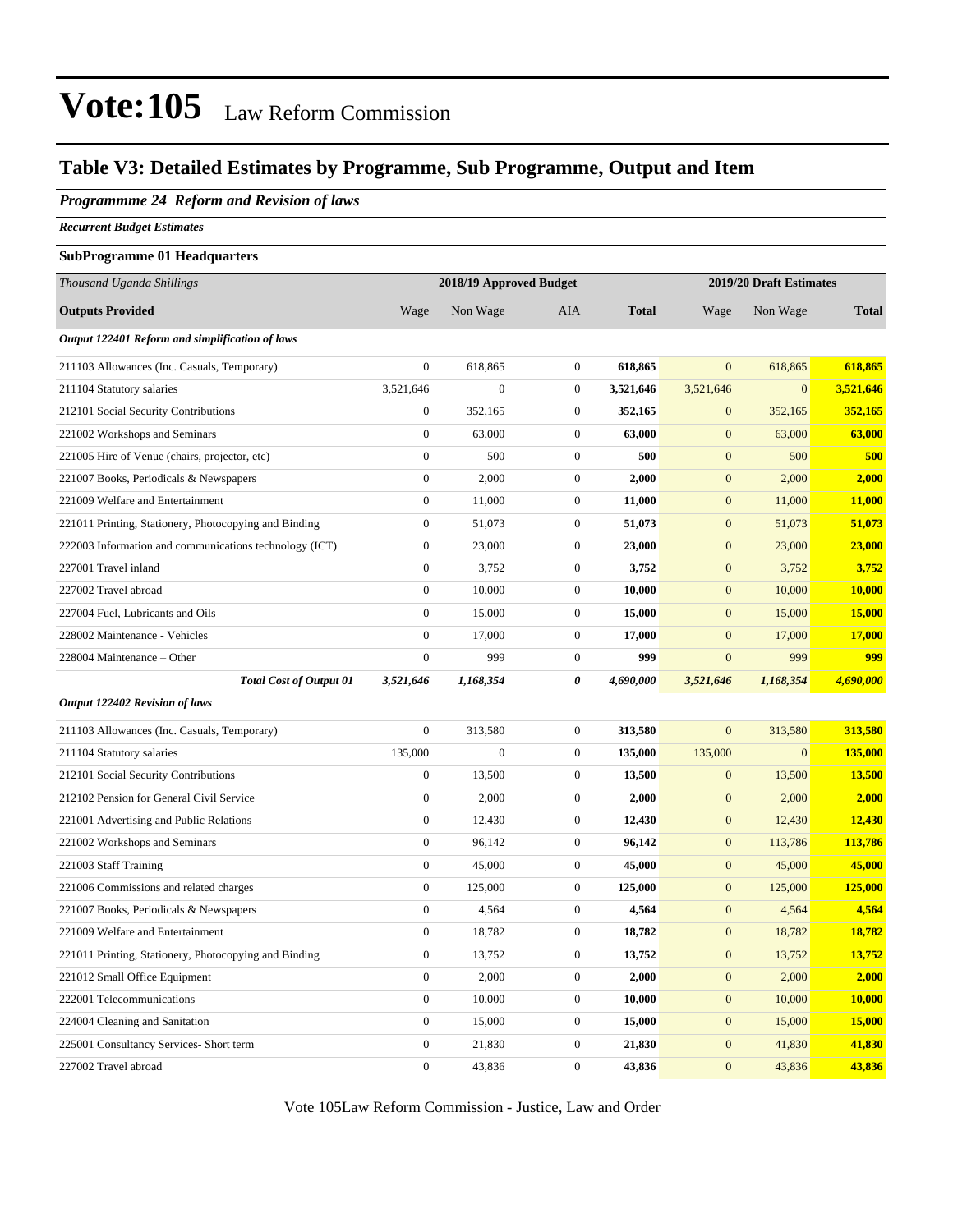| 227004 Fuel, Lubricants and Oils                          | $\boldsymbol{0}$ | 58,261  | $\boldsymbol{0}$ | 58,261    | $\mathbf{0}$          | 58,261  | 58,261  |
|-----------------------------------------------------------|------------------|---------|------------------|-----------|-----------------------|---------|---------|
| 228002 Maintenance - Vehicles                             | $\boldsymbol{0}$ | 4,823   | $\mathbf{0}$     | 4,823     | $\boldsymbol{0}$      | 4,823   | 4,823   |
| 228003 Maintenance – Machinery, Equipment & Furniture     | $\boldsymbol{0}$ | 18,500  | $\mathbf{0}$     | 18,500    | $\boldsymbol{0}$      | 18,500  | 18,500  |
| 228004 Maintenance - Other                                | $\boldsymbol{0}$ | 1,000   | $\boldsymbol{0}$ | 1,000     | $\mathbf{0}$          | 1,000   | 1,000   |
| <b>Total Cost of Output 02</b>                            | 135,000          | 820,000 | 0                | 955,000   | 135,000               | 857,644 | 992,644 |
| Output 122403 Publication and translation of laws         |                  |         |                  |           |                       |         |         |
| 211103 Allowances (Inc. Casuals, Temporary)               | $\boldsymbol{0}$ | 354,965 | $\mathbf{0}$     | 354,965   | $\mathbf{0}$          | 354,965 | 354,965 |
| 221001 Advertising and Public Relations                   | $\boldsymbol{0}$ | 5,286   | $\mathbf{0}$     | 5,286     | $\boldsymbol{0}$      | 5,286   | 5,286   |
| 221002 Workshops and Seminars                             | $\boldsymbol{0}$ | 23,785  | $\boldsymbol{0}$ | 23,785    | $\mathbf{0}$          | 23,785  | 23,785  |
| 221006 Commissions and related charges                    | $\boldsymbol{0}$ | 70,000  | $\mathbf{0}$     | 70,000    | $\mathbf{0}$          | 70,000  | 70,000  |
| 221007 Books, Periodicals & Newspapers                    | $\boldsymbol{0}$ | 1,709   | $\mathbf{0}$     | 1,709     | $\boldsymbol{0}$      | 1,709   | 1,709   |
| 221008 Computer supplies and Information Technology (IT)  | $\boldsymbol{0}$ | 9,000   | $\mathbf{0}$     | 9,000     | $\mathbf{0}$          | 9,000   | 9,000   |
| 221009 Welfare and Entertainment                          | $\boldsymbol{0}$ | 49,188  | $\mathbf{0}$     | 49,188    | $\boldsymbol{0}$      | 49,188  | 49,188  |
| 221011 Printing, Stationery, Photocopying and Binding     | $\boldsymbol{0}$ | 103,938 | 4,500,000        | 4,603,938 | $\mathbf{0}$          | 103,938 | 103,938 |
| 221020 IPPS Recurrent Costs                               | $\boldsymbol{0}$ | 13,575  | $\boldsymbol{0}$ | 13,575    | $\mathbf{0}$          | 13,575  | 13,575  |
| 222001 Telecommunications                                 | $\boldsymbol{0}$ | 5,000   | $\boldsymbol{0}$ | 5,000     | $\boldsymbol{0}$      | 5,000   | 5,000   |
| 222003 Information and communications technology (ICT)    | $\boldsymbol{0}$ | 17,000  | $\mathbf{0}$     | 17,000    | $\boldsymbol{0}$      | 17,000  | 17,000  |
| 225001 Consultancy Services- Short term                   | $\boldsymbol{0}$ | 10,000  | $\mathbf{0}$     | 10,000    | $\boldsymbol{0}$      | 10,000  | 10,000  |
| 227004 Fuel, Lubricants and Oils                          | $\boldsymbol{0}$ | 37,000  | $\mathbf{0}$     | 37,000    | $\mathbf{0}$          | 37,000  | 37,000  |
| 228002 Maintenance - Vehicles                             | $\boldsymbol{0}$ | 18,804  | $\boldsymbol{0}$ | 18,804    | $\boldsymbol{0}$      | 18,804  | 18,804  |
| 228004 Maintenance – Other                                | $\boldsymbol{0}$ | 1,000   | $\mathbf{0}$     | 1,000     | $\boldsymbol{0}$      | 1,000   | 1,000   |
| <b>Total Cost of Output 03</b>                            | 0                | 720,250 | 4,500,000        | 5,220,250 | $\boldsymbol{\theta}$ | 720,250 | 720,250 |
| Output 122404 Capacity building to revise and reform laws |                  |         |                  |           |                       |         |         |
| 211103 Allowances (Inc. Casuals, Temporary)               | $\boldsymbol{0}$ | 525,463 | $\boldsymbol{0}$ | 525,463   | $\boldsymbol{0}$      | 525,463 | 525,463 |
| 212102 Pension for General Civil Service                  | $\boldsymbol{0}$ | 14,671  | $\mathbf{0}$     | 14,671    | $\boldsymbol{0}$      | 14,671  | 14,671  |
| 221002 Workshops and Seminars                             | $\boldsymbol{0}$ | 50,000  | $\mathbf{0}$     | 50,000    | $\boldsymbol{0}$      | 50,000  | 50,000  |
| 221003 Staff Training                                     | $\boldsymbol{0}$ | 15,000  | $\mathbf{0}$     | 15,000    | $\boldsymbol{0}$      | 15,000  | 15,000  |
| 221006 Commissions and related charges                    | $\boldsymbol{0}$ | 50,000  | $\mathbf{0}$     | 50,000    | $\mathbf{0}$          | 50,000  | 50,000  |
| 221007 Books, Periodicals & Newspapers                    | $\boldsymbol{0}$ | 5,500   | $\mathbf{0}$     | 5,500     | $\mathbf{0}$          | 5,500   | 5,500   |
| 221017 Subscriptions                                      | $\boldsymbol{0}$ | 7,000   | $\boldsymbol{0}$ | 7,000     | $\mathbf{0}$          | 7,000   | 7,000   |
| 222003 Information and communications technology (ICT)    | $\boldsymbol{0}$ | 13,500  | $\boldsymbol{0}$ | 13,500    | $\mathbf{0}$          | 13,500  | 13,500  |
| 225001 Consultancy Services- Short term                   | $\boldsymbol{0}$ | 14,000  | $\boldsymbol{0}$ | 14,000    | $\boldsymbol{0}$      | 14,000  | 14,000  |
| 227001 Travel inland                                      | $\boldsymbol{0}$ | 10,000  | $\boldsymbol{0}$ | 10,000    | $\boldsymbol{0}$      | 10,000  | 10,000  |
| <b>Total Cost of Output 04</b>                            | 0                | 705,134 | 0                | 705,134   | $\boldsymbol{\theta}$ | 705,134 | 705,134 |
| Output 122405 Advocacy for Law Reform                     |                  |         |                  |           |                       |         |         |
| 211103 Allowances (Inc. Casuals, Temporary)               | $\boldsymbol{0}$ | 336,444 | $\boldsymbol{0}$ | 336,444   | $\mathbf{0}$          | 336,444 | 336,444 |
| 221001 Advertising and Public Relations                   | $\boldsymbol{0}$ | 27,286  | $\boldsymbol{0}$ | 27,286    | $\boldsymbol{0}$      | 27,286  | 27,286  |
| 221002 Workshops and Seminars                             | $\boldsymbol{0}$ | 45,361  | $\boldsymbol{0}$ | 45,361    | $\boldsymbol{0}$      | 45,361  | 45,361  |
| 221006 Commissions and related charges                    | $\boldsymbol{0}$ | 55,000  | $\boldsymbol{0}$ | 55,000    | $\boldsymbol{0}$      | 55,000  | 55,000  |
| 221008 Computer supplies and Information Technology (IT)  | $\boldsymbol{0}$ | 7,000   | $\boldsymbol{0}$ | 7,000     | $\mathbf{0}$          | 7,000   | 7,000   |
| 221011 Printing, Stationery, Photocopying and Binding     | $\boldsymbol{0}$ | 15,148  | $\boldsymbol{0}$ | 15,148    | $\boldsymbol{0}$      | 15,148  | 15,148  |
|                                                           |                  |         |                  |           |                       |         |         |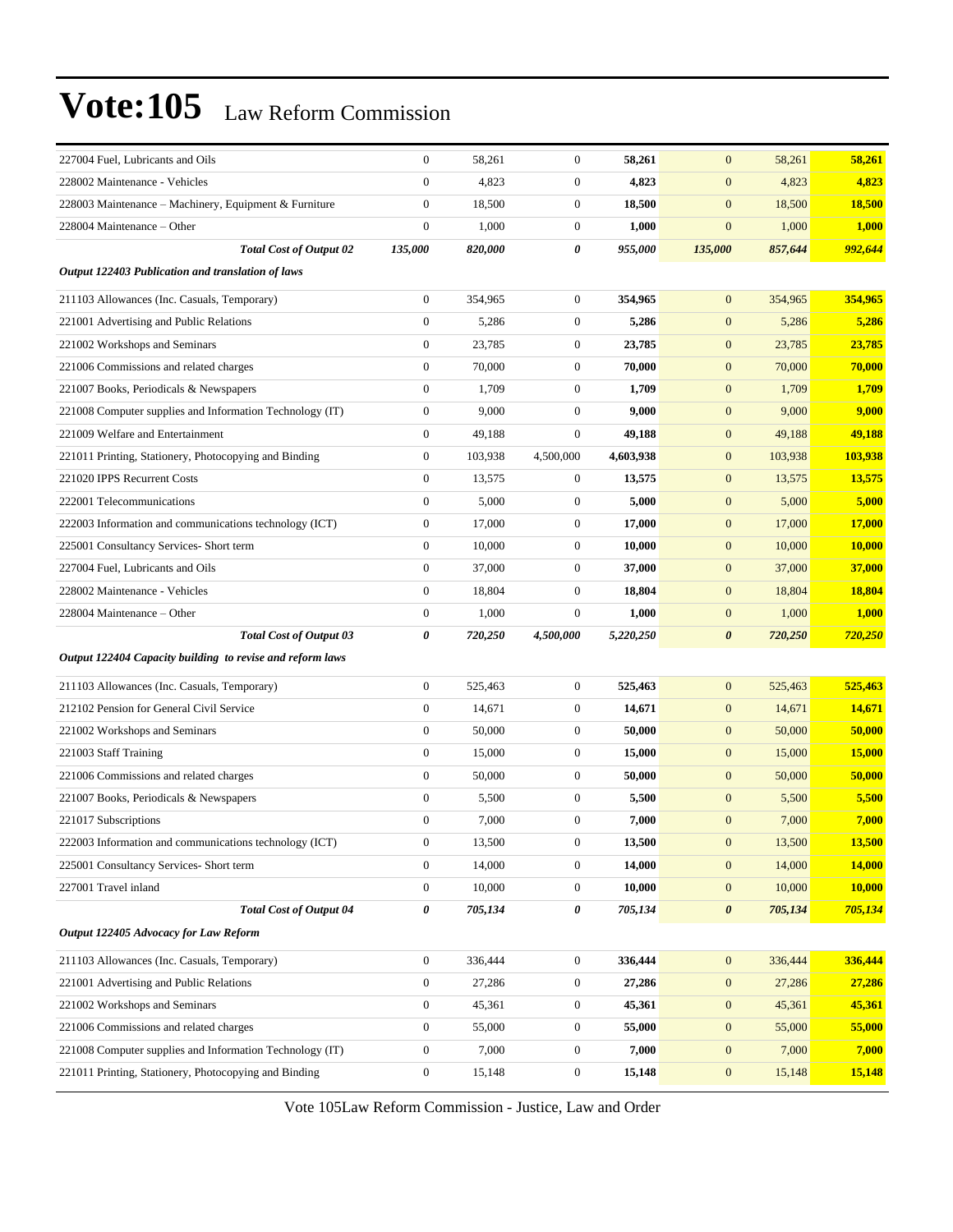| 221017 Subscriptions                                     | $\boldsymbol{0}$ | 14,697           | $\mathbf{0}$     | 14,697     | $\mathbf{0}$          | 14,697         | 14,697     |
|----------------------------------------------------------|------------------|------------------|------------------|------------|-----------------------|----------------|------------|
| 222001 Telecommunications                                | $\boldsymbol{0}$ | 6,000            | $\mathbf{0}$     | 6,000      | $\boldsymbol{0}$      | 6,000          | 6,000      |
| 222002 Postage and Courier                               | $\boldsymbol{0}$ | 800              | $\mathbf{0}$     | 800        | $\boldsymbol{0}$      | 800            | 800        |
| 225001 Consultancy Services- Short term                  | $\boldsymbol{0}$ | 4,200            | $\mathbf{0}$     | 4,200      | $\boldsymbol{0}$      | 4,200          | 4,200      |
| 227001 Travel inland                                     | $\boldsymbol{0}$ | 77,862           | $\mathbf{0}$     | 77,862     | $\mathbf{0}$          | 77,862         | 77,862     |
| 227002 Travel abroad                                     | $\boldsymbol{0}$ | 48,557           | $\mathbf{0}$     | 48,557     | $\mathbf{0}$          | 48,557         | 48,557     |
| 227004 Fuel, Lubricants and Oils                         | $\boldsymbol{0}$ | 33,477           | $\boldsymbol{0}$ | 33,477     | $\mathbf{0}$          | 33,477         | 33,477     |
| 228002 Maintenance - Vehicles                            | $\boldsymbol{0}$ | 31,168           | $\mathbf{0}$     | 31,168     | $\boldsymbol{0}$      | 31,168         | 31,168     |
| <b>Total Cost of Output 05</b>                           | 0                | 703,000          | 0                | 703,000    | $\boldsymbol{\theta}$ | 703,000        | 703,000    |
| <b>Output 122406 LRC Support Services</b>                |                  |                  |                  |            |                       |                |            |
| 211103 Allowances (Inc. Casuals, Temporary)              | $\boldsymbol{0}$ | 458,153          | $\boldsymbol{0}$ | 458,153    | $\mathbf{0}$          | 450,768        | 450,768    |
| 211104 Statutory salaries                                | 416,751          | $\boldsymbol{0}$ | $\mathbf{0}$     | 416,751    | 416,751               | $\overline{0}$ | 416,751    |
| 212101 Social Security Contributions                     | $\boldsymbol{0}$ | 41,675           | $\mathbf{0}$     | 41,675     | $\boldsymbol{0}$      | 41,675         | 41,675     |
| 212102 Pension for General Civil Service                 | $\boldsymbol{0}$ | 51,332           | $\mathbf{0}$     | 51,332     | $\boldsymbol{0}$      | 58,716         | 58,716     |
| 213001 Medical expenses (To employees)                   | $\boldsymbol{0}$ | 10.000           | $\mathbf{0}$     | 10,000     | $\mathbf{0}$          | 10,000         | 10,000     |
| 213002 Incapacity, death benefits and funeral expenses   | $\boldsymbol{0}$ | 5,000            | $\mathbf{0}$     | 5,000      | $\boldsymbol{0}$      | 5,000          | 5,000      |
| 213004 Gratuity Expenses                                 | $\boldsymbol{0}$ | 89,020           | $\mathbf{0}$     | 89,020     | $\boldsymbol{0}$      | 89,020         | 89,020     |
| 221001 Advertising and Public Relations                  | $\boldsymbol{0}$ | 20,939           | $\mathbf{0}$     | 20,939     | $\boldsymbol{0}$      | 20,939         | 20,939     |
| 221002 Workshops and Seminars                            | $\boldsymbol{0}$ | 20,000           | $\mathbf{0}$     | 20,000     | $\boldsymbol{0}$      | 20,000         | 20,000     |
| 221004 Recruitment Expenses                              | $\boldsymbol{0}$ | 10,000           | $\mathbf{0}$     | 10,000     | $\boldsymbol{0}$      | 10,000         | 10,000     |
| 221005 Hire of Venue (chairs, projector, etc)            | $\boldsymbol{0}$ | 1,461            | $\mathbf{0}$     | 1,461      | $\boldsymbol{0}$      | 1,461          | 1,461      |
| 221008 Computer supplies and Information Technology (IT) | $\boldsymbol{0}$ | 28,740           | $\boldsymbol{0}$ | 28,740     | $\boldsymbol{0}$      | 28,740         | 28,740     |
| 221009 Welfare and Entertainment                         | $\boldsymbol{0}$ | 4,853            | $\mathbf{0}$     | 4,853      | $\boldsymbol{0}$      | 4,853          | 4,853      |
| 221011 Printing, Stationery, Photocopying and Binding    | $\boldsymbol{0}$ | 112,970          | $\mathbf{0}$     | 112,970    | $\boldsymbol{0}$      | 112,970        | 112,970    |
| 221016 IFMS Recurrent costs                              | $\boldsymbol{0}$ | 7,000            | $\mathbf{0}$     | 7,000      | $\boldsymbol{0}$      | 7,000          | 7,000      |
| 221020 IPPS Recurrent Costs                              | $\boldsymbol{0}$ | 2,831            | $\mathbf{0}$     | 2,831      | $\boldsymbol{0}$      | 2,831          | 2,831      |
| 222001 Telecommunications                                | $\boldsymbol{0}$ | 10,000           | $\mathbf{0}$     | 10,000     | $\boldsymbol{0}$      | 10,000         | 10,000     |
| 222003 Information and communications technology (ICT)   | $\boldsymbol{0}$ | 10,000           | $\mathbf{0}$     | 10,000     | $\boldsymbol{0}$      | 10,000         | 10,000     |
| 223003 Rent - (Produced Assets) to private entities      | $\boldsymbol{0}$ | 760,000          | $\mathbf{0}$     | 760,000    | $\mathbf{0}$          | 760,000        | 760,000    |
| 223005 Electricity                                       | $\boldsymbol{0}$ | 70,000           | $\mathbf{0}$     | 70,000     | $\mathbf{0}$          | 70,000         | 70,000     |
| 224004 Cleaning and Sanitation                           | $\overline{0}$   | 45,000           | $\overline{0}$   | 45,000     | $\mathbf{0}$          | 45,000         | 45,000     |
| 227001 Travel inland                                     | $\boldsymbol{0}$ | 61,474           | $\boldsymbol{0}$ | 61,474     | $\mathbf{0}$          | 61,474         | 61,474     |
| 227002 Travel abroad                                     | $\boldsymbol{0}$ | 7,143            | $\boldsymbol{0}$ | 7,143      | $\boldsymbol{0}$      | 7,143          | 7,143      |
| 227004 Fuel, Lubricants and Oils                         | $\boldsymbol{0}$ | 80,000           | $\boldsymbol{0}$ | 80,000     | $\boldsymbol{0}$      | 80,000         | 80,000     |
| 228001 Maintenance - Civil                               | $\boldsymbol{0}$ | 3,000            | $\boldsymbol{0}$ | 3,000      | $\boldsymbol{0}$      | 3,000          | 3,000      |
| 228002 Maintenance - Vehicles                            | $\boldsymbol{0}$ | 48,600           | $\boldsymbol{0}$ | 48,600     | $\boldsymbol{0}$      | 48,600         | 48,600     |
| 228003 Maintenance – Machinery, Equipment & Furniture    | $\boldsymbol{0}$ | 8,000            | $\boldsymbol{0}$ | 8,000      | $\boldsymbol{0}$      | 8,000          | 8,000      |
| <b>Total Cost of Output 06</b>                           | 416,751          | 1,967,191        | 0                | 2,383,941  | 416,751               | 1,967,191      | 2,383,941  |
| <b>Total Cost Of Outputs Provided</b>                    | 4,073,397        | 6,083,929        | 4,500,000        | 14,657,325 | 4,073,397             | 6,121,573      | 10,194,969 |